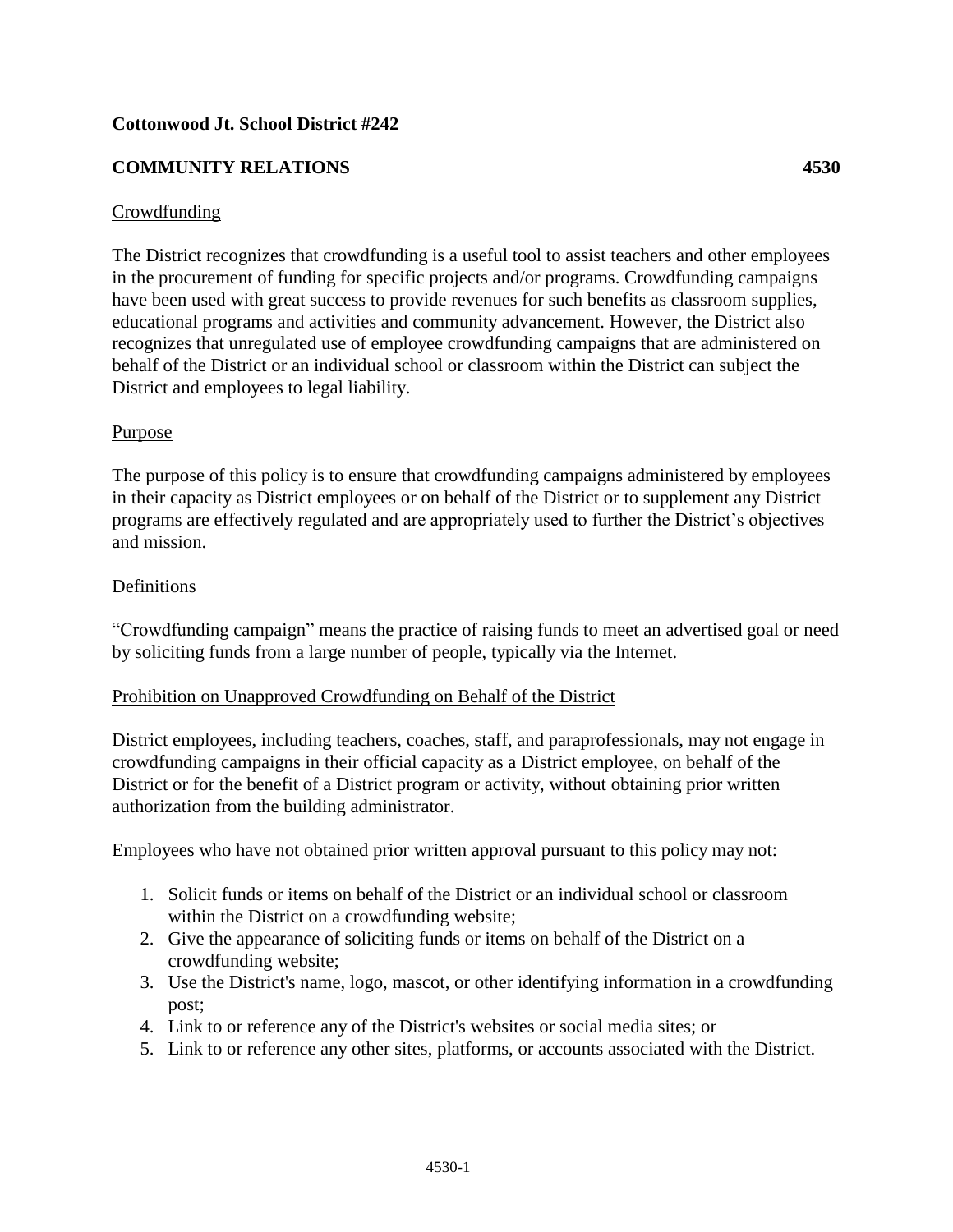Absent prior written approval by the District of a crowdfunding project pursuant to this policy, employees are prohibited from providing any information that would lead a reasonable person to conclude that the funds identified on the crowdfunding website are to be used by the District or for any District purpose or program.

### Procedures

Employees wishing to utilize crowdfunding for District purposes or programs are required to obtain written permission to do so by submitting a Crowdfunding Request Form, to the building administrator. Written permission must be received before launching any crowdfunding web page or effort.

It shall be the responsibility of building administration to approve or deny all crowdfunding requests. Crowdfunding requests that are incomplete, not submitted in writing, and/or do not meet the requirements of this policy shall not be considered for approval. Information required to be included in the crowdfunding request includes:

- 1. The name, job title, school, and contact information for the person overseeing the campaign;
- 2. The crowdfunding website to be used;
- 3. The items requested and/or the amount of funds targeted to be raised;
- 4. The classroom, program, and/or activity to be benefited;
- 5. The exact language that will be included in the post and/or advertising for the crowdfunding campaign; and
- 6. The start and projected end dates of the post and/or advertising.

### Guidelines for Crowdfunding

- 1. All crowdfunding campaigns involving classroom materials, projects, or resources must be consistent with the District-approved curriculum;
- 2. Before the building administration accepts technology related items, the building administration is responsible for confirming acceptability with the coordinator of technology and media services.
- 3. All crowdfunding campaigns, including the solicitation of donations, online posting, selection of items, and/or use of funds must be consistent with all applicable laws and District policies; and
- 4. All crowdfunding campaigns must have specific, pre-determined beginning and ending dates.
- 5. To the extent that physical property and not funds are solicited, such property shall be delivered directly to the building administrator of the building where the items are to be used and shall be deemed District property, subject to District policies concerning the use and disposal of District property.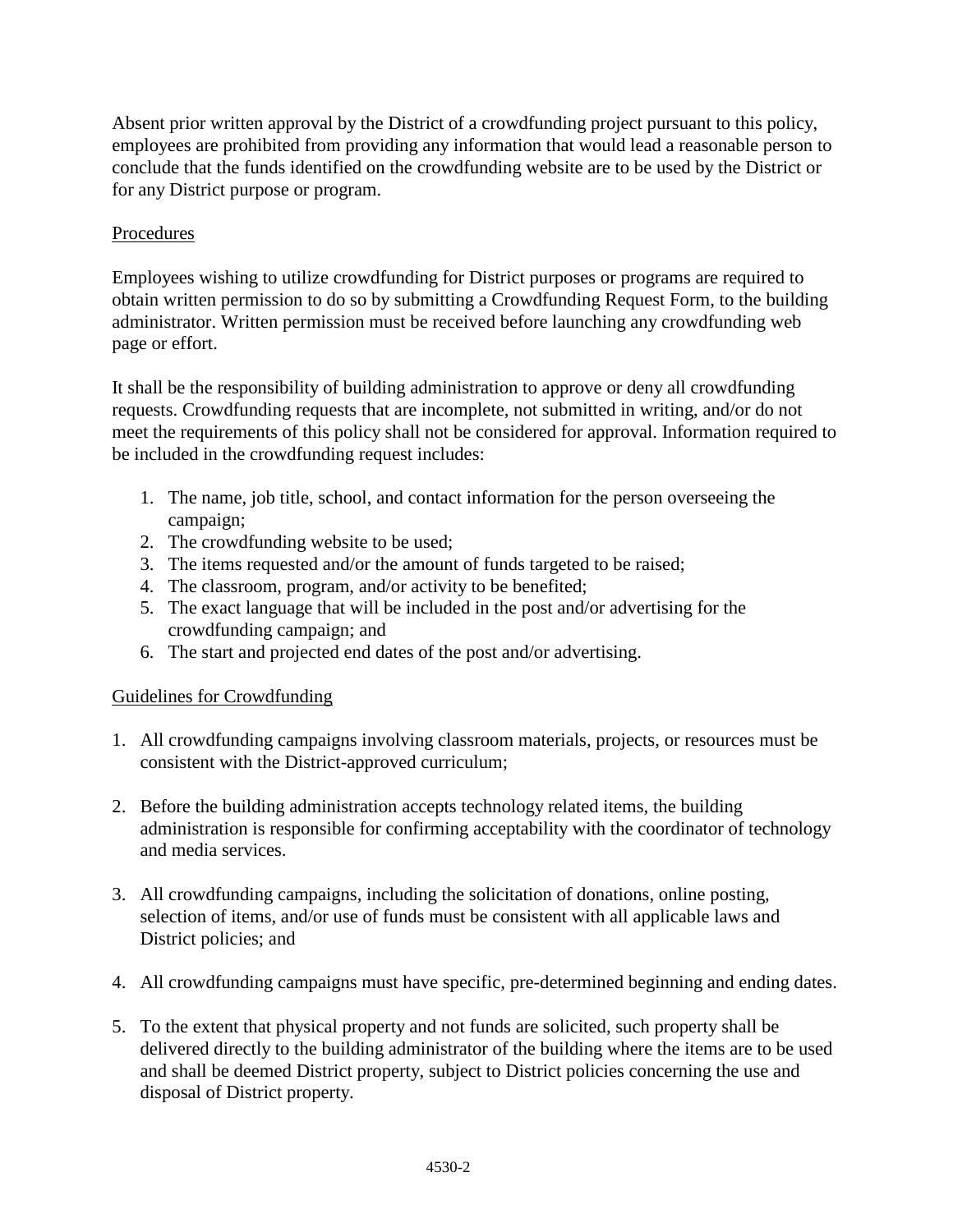Crowdfunding campaigns may not:

- 1. Include personally identifying information of any District student or otherwise focus on any identifiable student or groups of students;
- 2. Include pictures of District students on the crowdfunding website or post any personal or biographical information about any individual student or students on the website;
- 3. Reveal any confidential information concerning student academic or disciplinary records, personal confidences, health or medical information, family status or income, or assessment or testing results;
- 4. Reveal any confidential information about colleagues obtained through employment practices;
- 5. Disparage the District or any of its buildings, programs, students, or employees or paint the District or any of its employees, students, or programs in a negative light;
- 6. Be used for personal gain to the teacher or of any individual other than the District-related benefits associated with the campaign's purpose;
- 7. Result in funds and/or items being provided or delivered directly to the individual who requested the funds;
- 8. Solicit funds for items or projects that are religious or political in nature or that have a religious or political purpose;
- 9. Violate Title IX or any other applicable state or federal law;
- 10. Be contingent on additional District spending or require "matching" funds from the District or another organization;
- 11. Request food items that do not meet the "smart snacks" standards of the USDA regulations for school nutrition; or
- 12. Contain language that suggests or states that an item or items for which the donations are being sought are required for or otherwise integral to a student's special education program, necessary for a student to achieve his or her IEP goals, or necessary to ensure participation of a student or students with disabilities in school or any program offered by the District.

# Requirements for Crowdfunding Sites

All crowdfunding sites that are approved by the District must meet all of the following requirements: